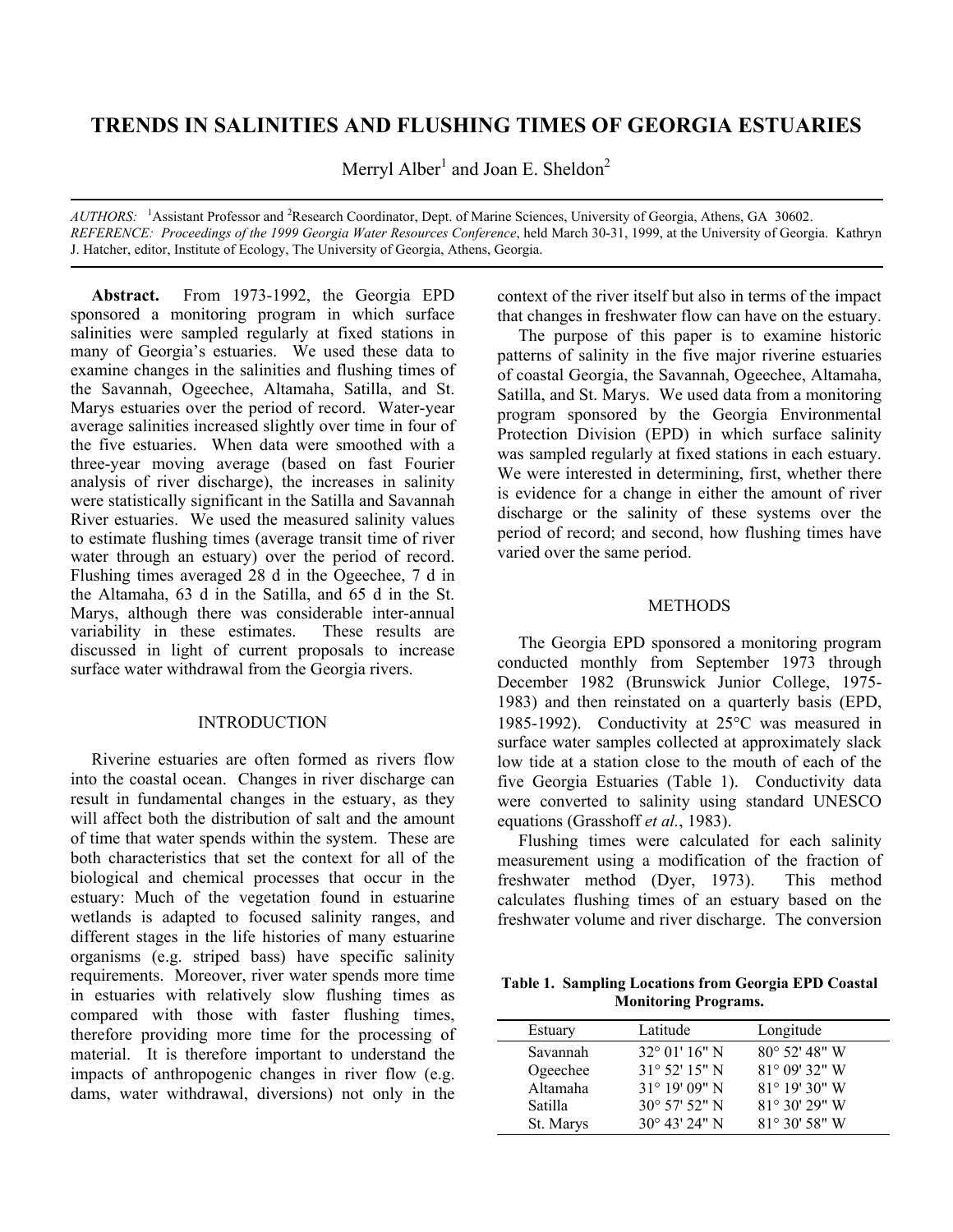of point measurements of surface salinity to freshwater volume in these estuaries has been described in detail elsewhere (Alber and Sheldon, submitted).

To determine the appropriate number of days of discharge to average for these calculations, we used a date-specific method which assumes that the appropriate time period over which to average discharge is equivalent to the flushing time (Alber and Sheldon, submitted). This allows us to vary the discharge according to measured river flow and gives a better estimate of the actual flushing time for a given date. River discharge is readily available from USGS (Stokes and McFarlane, 1995, 1996; EarthInfo, 1997). We used the most downstream gaging stations in each tributary and corrected for ungaged area in the watershed.

Water year (October through September) river discharges 1968-1997 were analyzed for inter-annual variability using a fast Fourier analysis. This detected cycles of approximately 3 years in each of the 5 rivers. Discharge data cycled in phase (but inversely) with salinity. We therefore applied 3-year moving averages to discharge, salinity, and flushing time estimates to smooth the data before performing linear regressions.

# RESULTS

Average annual discharge in each river over the period of the EPD salinity record is plotted in Figure 1, along with 3-year moving averages and trendlines through the 3-year-averaged data. Average annual salinity at the EPD monitoring stations during this period showed strong inter-annual variability (Figure 2). Average annual flushing times that correspond to the salinity data are plotted in Figure 3. Over the entire period, average annual flushing times were  $28 \pm 9$  d (s.d.) in the Ogeechee,  $7 \pm 2$  d in the Altamaha,  $63 \pm 27$ d in the Satilla, and  $65 \pm 22$  d in the St. Marys. Smoothing the data with 3-year moving averages damped some of the variability, although there is evidence that there are longer cycles in the data set (e.g. St. Marys). Slopes and significance values for trendlines fit to 3-year moving averages in all figures are summarized in Table 2.

Taking the estuaries individually, we can make the following observations. In the Savannah, there was a significant decrease in discharge and a concurrent increase in salinity. We could not estimate flushing times for this estuary because of the station location, but we would expect it to have increased, as flushing is largely driven by discharge in these systems (Alber and

Sheldon, submitted). In the Ogeechee, there is no evidence for significant changes in discharge, salinity, or flushing time. In the Altamaha, there was a marginally significant decrease in discharge. As expected, this was coupled to a concurrent (although not significant) increase in both salinity and flushing time. In the Satilla, salinity increased significantly and the trends in the other two factors (a decrease in discharge and an increase in flushing time), although not significant, were in keeping with our observations in the other estuaries. Finally, the St. Marys had no significant trends in discharge or salinity but did show a significant increase in flushing time. It is not clear why this is the case, but it may be that reduced variability in flushing times as compared with the other data in the St. Marys enabled a linear trend to be more readily distinguished from inter-annual cycles.

#### DISCUSSION

There is growing concern among conservationists and local fishermen about the potential impact of upstream water withdrawal on the estuaries of Georgia. There are anecdotal reports that historic changes in salinity have already had an impact on the distribution of plants (e.g. wild rice) and animals (e.g. crabs) in these systems (J. Holland, Georgia Watermen's Assoc., pers. comm.). Although there are very few historic salinity data available, the limited data set used in this work suggests that downstream salinities did in fact show a significant increase in the Savannah and Satilla River estuaries between 1974 and 1992, with increasing

**Table 2. Slopes (m), Correlation Coefficients (r<sup>2</sup> ), and Significance of Slopes (p) for Linear Regressions of 3-Year Moving Averages of Variables Shown in Figures.** 

| Estuary   | Variable             | m        | $r^2$ | p     |
|-----------|----------------------|----------|-------|-------|
| Savannah  | Discharge            | $-6.460$ | 0.250 | 0.029 |
|           | Salinity             | 0.205    | 0.426 | 0.005 |
|           | <b>Flushing Time</b> |          |       |       |
| Ogeechee  | Discharge            | 0.170    | 0.001 | 0.884 |
|           | Salinity             | $-0.065$ | 0.024 | 0.552 |
|           | <b>Flushing Time</b> | 0.268    | 0.062 | 0.334 |
| Altamaha  | Discharge            | $-6.108$ | 0.202 | 0.054 |
|           | Salinity             | 0.117    | 0.064 | 0.325 |
|           | <b>Flushing Time</b> | 0.148    | 0.218 | 0.059 |
| Satilla   | Discharge            | $-0.592$ | 0.030 | 0.481 |
|           | Salinity             | 0.305    | 0.372 | 0.009 |
|           | <b>Flushing Time</b> | 1.380    | 0.161 | 0.111 |
| St. Marys | Discharge            | $-0.236$ | 0.039 | 0.418 |
|           | Salinity             | 0.091    | 0.042 | 0.428 |
|           | <b>Flushing Time</b> | 1.074    | 0.278 | 0.030 |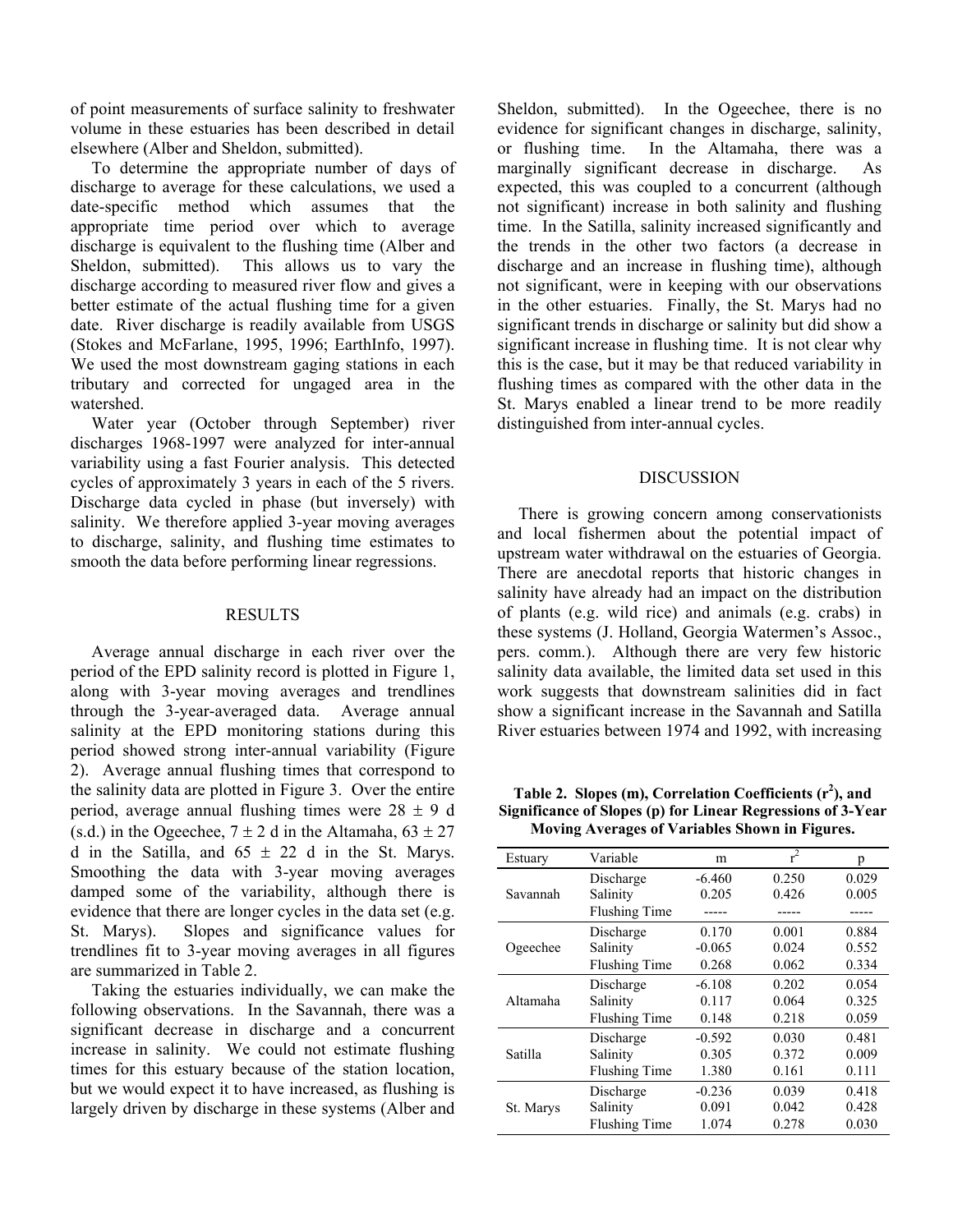trends in the Altamaha and St. Marys. These were coupled to significant decreases in the discharge of the larger rivers (Savannah, Altamaha), again with similar trends in the Satilla and the St. Marys. Finally, flushing times increased in four of the estuaries, although only the St. Marys had a significant slope.

If salinity is in fact increasing in some of the



estuaries, this could result directly from decreases in surface water discharge. However, several other factors could also affect salt distribution in an estuary, including: 1) changes in geomorphology as the result of natural events (e.g. storms) or human perturbation (e.g. channel dredging); 2) changes in local runoff characteristics due to changes in land use; or 3) changes



**Figure 1. USGS river discharge over 19 years. Dots are water-year averages, dashed lines are 3-year moving averages, and solid lines are linear regressions of 3-year moving averages.** 

**Figure 2. Salinity at EPD stations over 19 years. Dots are water-year averages, dashed lines are 3-year moving averages, and solid lines are linear regressions of 3-year moving averages.**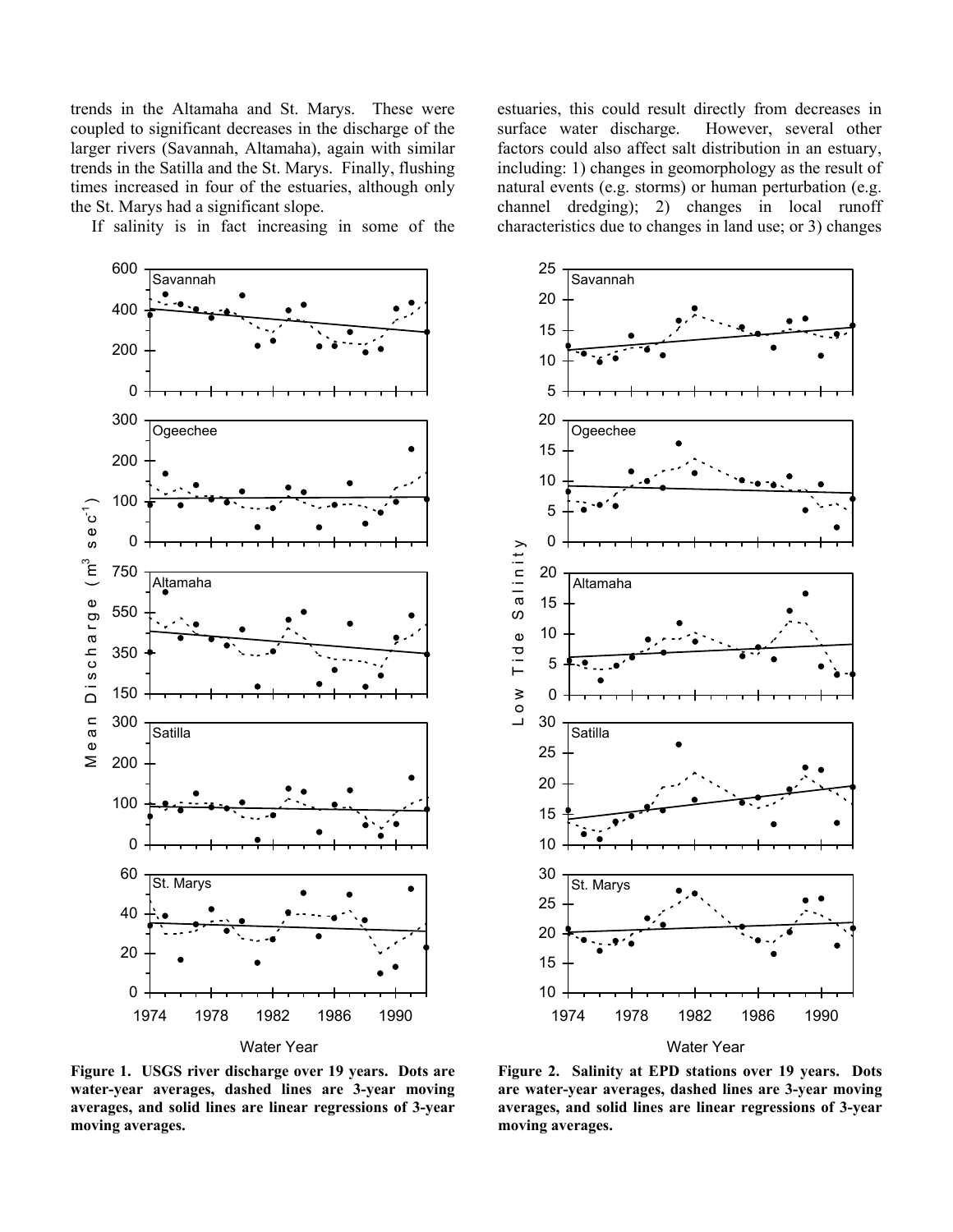in direct groundwater input, either from the shallow surficial aquifer or as the result of diminished diffuse upward leakage from the deeper Floridan aquifer. To our knowledge, this latter possibility has not been explored. Finally, observed increases in salinity could be the result of large-scale changes such as sea level rise or short-term increases embedded in a larger climatological cycle of rainfall and drought. The data we have in hand cannot be used to distinguish among these possibilities.

We should caution that the salinities examined here were limited to only one station per estuary, and the data set is not long enough to filter out long-term cycles. However, the trends are suggestive and



**Figure 3. Flushing times in Georgia estuaries over 19 years. Dots are water-year averages, dashed lines are 3 year moving averages, and solid lines are linear regressions of 3-year moving averages.**

consistent with anecdotal reports that salinity has increased in the estuaries of Georgia. Currently, there is inadequate monitoring of salinity in these systems: Georgia EPD has changed their program to sample each estuary every 5 years on a rotating basis, with quarterly samples taken during the sampling year. We recommend that a long-term salinity monitoring program be put into place, with vertical salinity profiles measured at least monthly at fixed locations at a consistent stage of the tide. It would be useful to measure several stations within each estuary so that local changes can be separated from larger-scale trends. It is important to collect this type of salinity information, because only long-term data sets will enable us to understand long-term trends in salinities and flushing times in estuaries.

#### ACKNOWLEDGMENTS

We thank the Georgia Environmental Protection Division and Eugene Keferl of Coastal Georgia Community College for providing data reports, and Changsheng Chen for help with Fourier analysis. Financial support was provided by NSF Land-Margin Ecosystems Research Program Grant No. DEB-9412089 and by the Georgia Coastal Management Program and the Office of Ocean and Coastal Resource Management through the Coastal Zone Management Act of 1972, NOAA Award NA87OZ0115.

## LITERATURE CITED

- Alber, M. and J.E. Sheldon. Use of a date-specific method to examine variability in the flushing times of Georgia Estuaries. *Estuarine, Coastal and Shelf Science*, submitted.
- Brunswick Junior College, 1975-1983. Water quality investigations of estuaries of Georgia. Reports submitted to Environmental Protection Division, Georgia Department of Natural Resources.
- Dyer, K.R., 1973. *Estuaries: A Physical Introduction*. John Wiley and Sons, New York, 140 p.
- EarthInfo, Inc., 1997. EarthInfo  $CD^2$  USGS Daily Values. Boulder, CO.
- Environmental Protection Division, Georgia Department of Natural Resources, 1985-1992. Coastal Monitoring Project Annual Reports.
- Grasshoff, K., M. Ehrhardt and K. Kremling, eds., 1983. *Methods of Seawater Analysis: Second, revised and extended edition*. Verlag Chemie, Weinheim, 419 p.